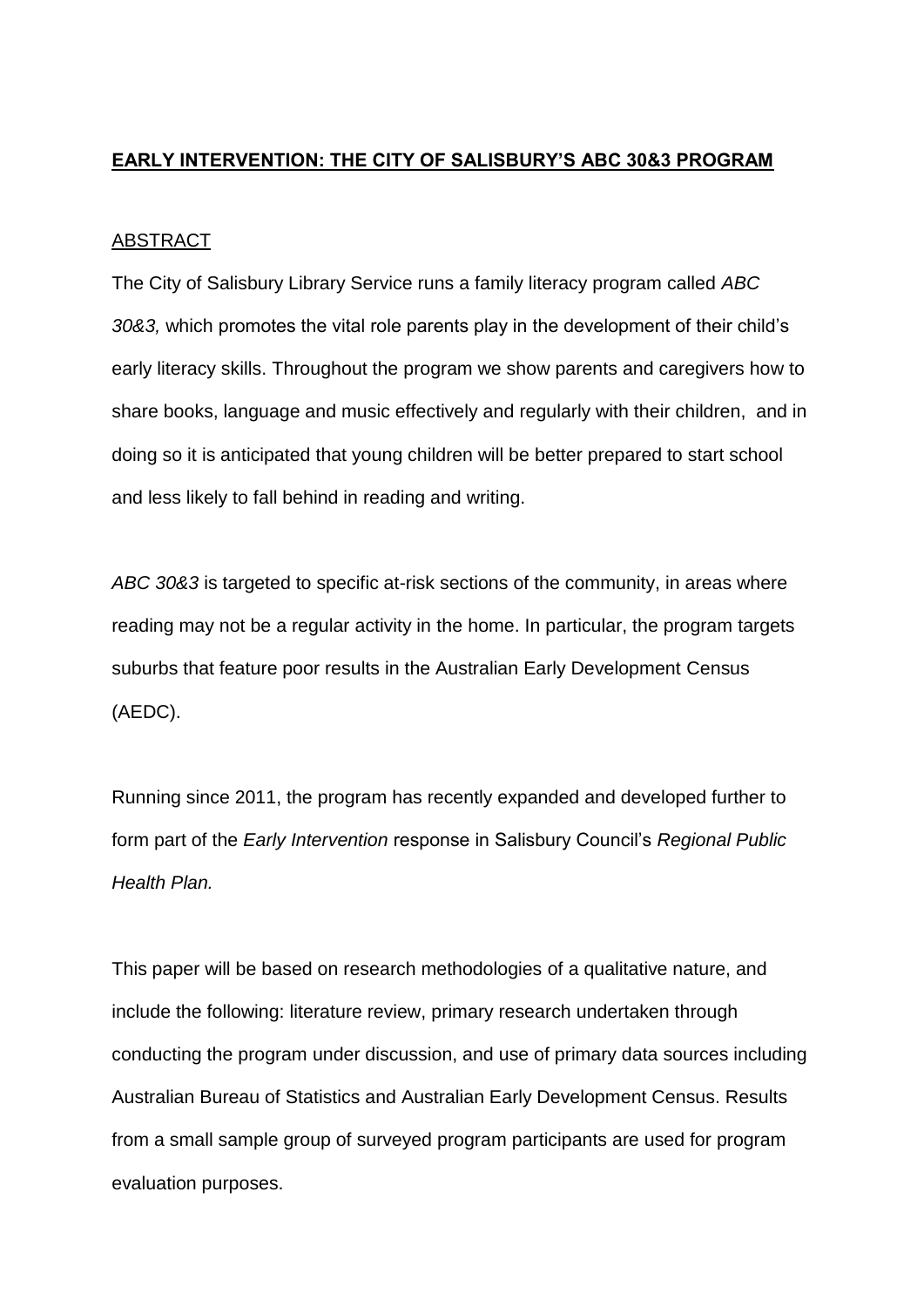Research demonstrates that the earliest stages of a child's life shape their future: the level of cognitive, emotional, social, and linguistic skills they develop in their early years will determine their adult behaviour.

When parents and caregivers share stories, songs and play with their young children, the benefits are long term. These benefits include development of language skills, motor skills, bonding between parents and children, and the development of literacy skills that will serve as a strong foundation for school learning.

While our library's family literacy program does not include the capabilities for a longitudinal study to track these long term benefits in the lives of our participants, we believe our work contributes to a culture of learning and a love of reading in the home. Program evaluation, and feedback from families involved indicates the resources we provide, and knowledge we share is supporting these families in providing their children with a solid foundation for lifelong literacy.

This paper presents the underpinning research and values, and demographic information that inform our library's *ABC 30&3* family literacy program. Through this program we are contributing to a culture that values literacy and lifelong learning, supporting local families in developing their child's early literacy skills.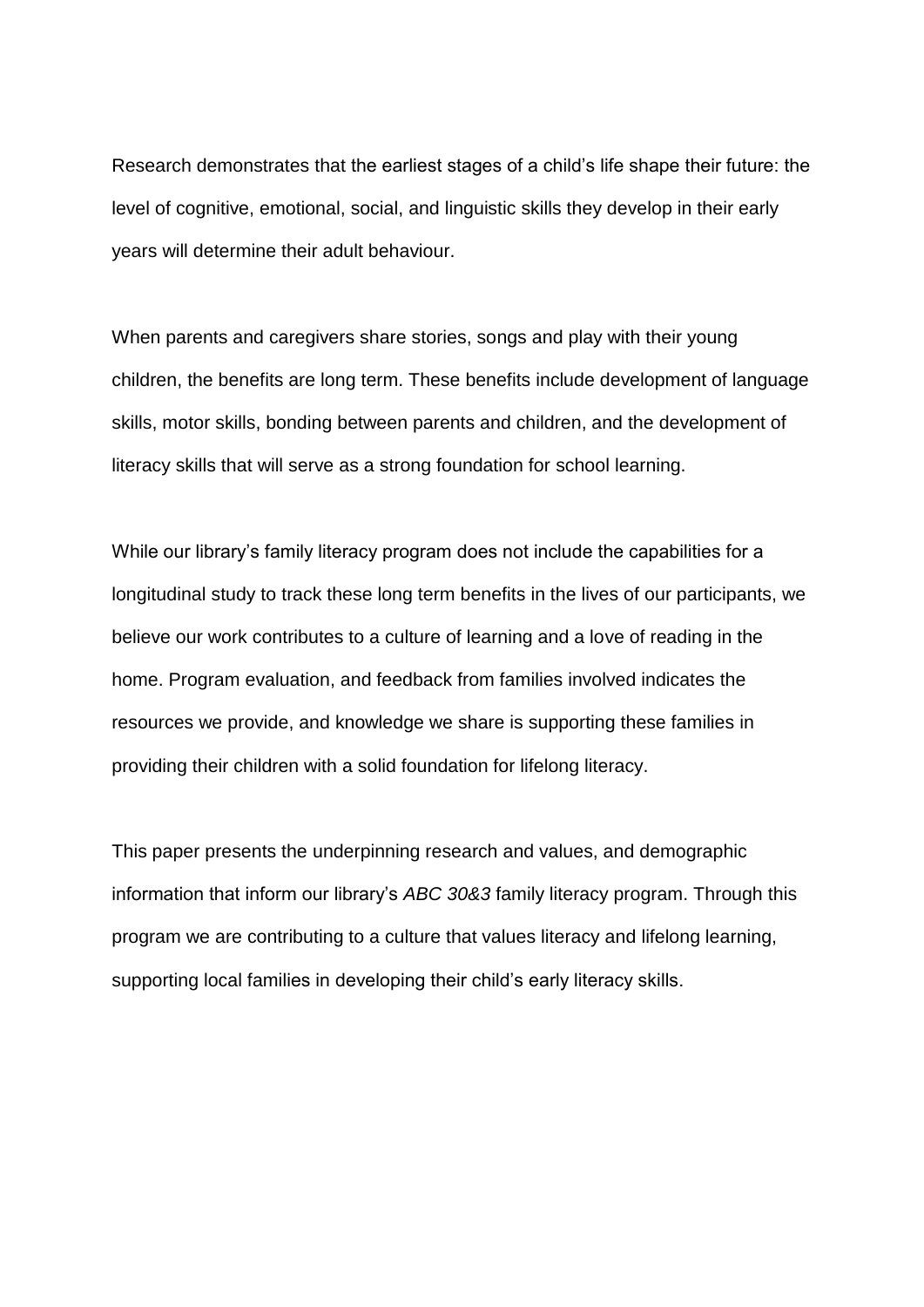#### PAPER

The City of Salisbury Library Service operates across five library branches, and runs an extensive outreach program. A key focus of the service's programming is early literacy: helping to develop a love of reading and early literacy skills.

One of the programs run by the service is *ABC 30&3*, a family literacy program developed with early intervention in mind. By reaching out to members of the community that may not be regular library users, *ABC 30&3* promotes the vital role parents play in the development of their child's early literacy skills, and how the library can assist them in this role. Major outcomes of the program include ensuring families are able to sustain reading to their children at least 3 times per week, with at least 30 books in the home, and creating a strong link between families and their local library. Throughout the program we show parents and caregivers how to share books, language and music effectively and regularly with their children, and in doing so it is anticipated that young children will be better prepared to start school, and have developed what can be a lifelong love of reading.

#### *About the City of Salisbury*

Located 25km north of Adelaide, the City of Salisbury is one of the largest council areas of metropolitan South Australia. There are thirty one suburbs within Salisbury, and within these suburbs reside people from all walks of life.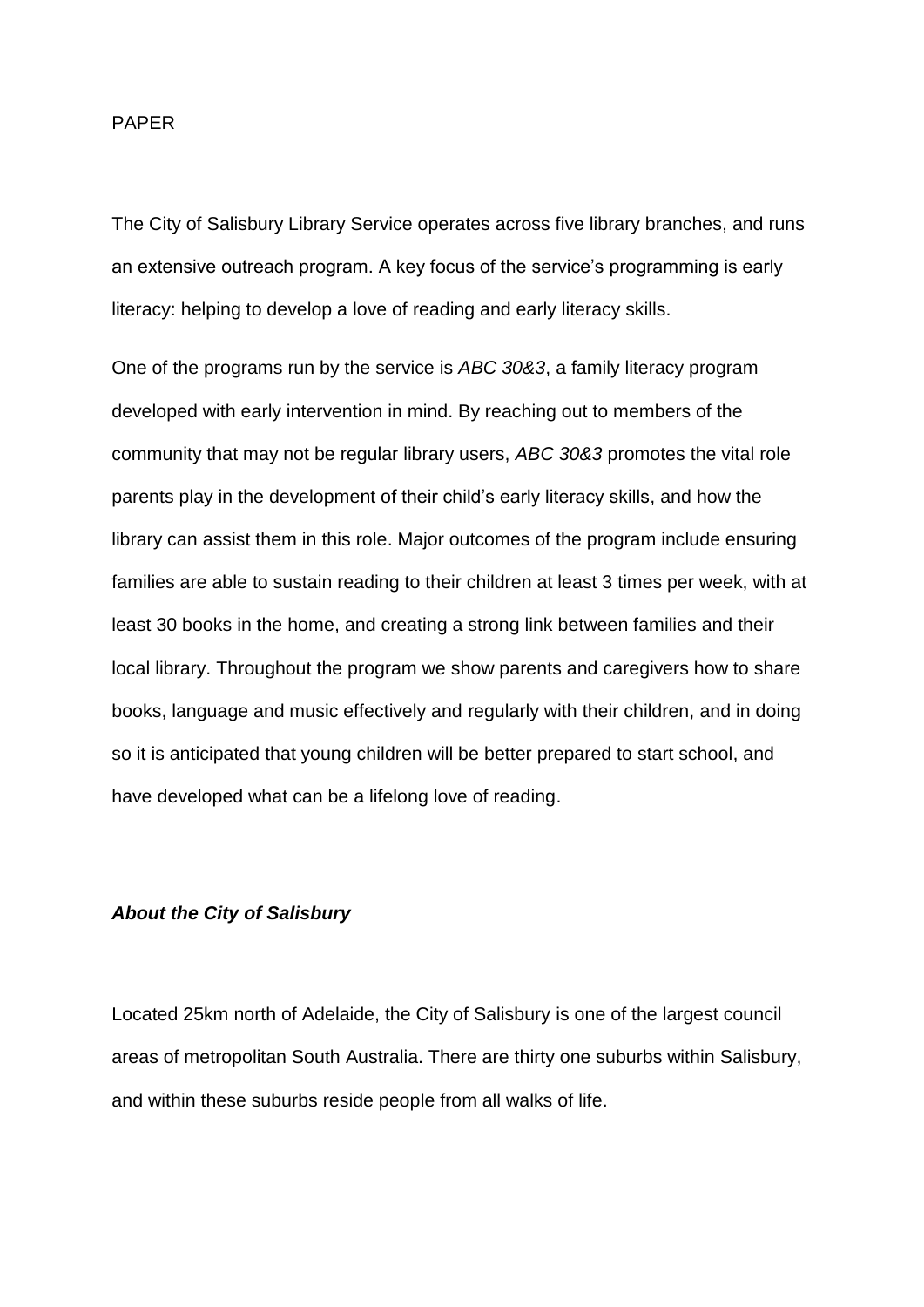The City of Salisbury is a highly diverse community. 2011 census data reveals more than 27% of Salisbury residents were born overseas, higher than the greater Adelaide average of 25.3%. A number of areas in particular attract new arrivals, with some suburbs in Salisbury having over 30% of the population born overseas. Of these residents born overseas, high percentages are new arrivals. This cultural diversity varies greatly throughout the City: while some suburbs will have as little as around 5% new arrivals, others will have upwards and over 30% (Profile id - Social Atlas, 2016a&b).

While there are some suburbs within the City of Salisbury that are relatively affluent, there are pockets within the council area that perform poorly against socio-economic indicators. The Socio-Economic Index for Areas (SEIFA) ranks areas of Australia according to advantage and disadvantage, looking at factors such as employment, income, and education levels. There are some suburbs within the City of Salisbury that rank higher than the national average in terms of advantage. Yet there are others that rank in the lowest 5% of advantage (Profile id – Community Profile, 2016a). 7.3% of Salisbury's population is unemployed, higher than the state average of 5.8% (Profile id – Community Profile, 2016b). 34.6% of the City of Salisbury's population has a schooling level below Year 11, compared to the Greater Adelaide average of 28.2% (Profile id - Social Atlas, 2016c). This disadvantage is also reflected in the Australian Early Development Census, where Salisbury has a higher than average ranking of developmentally vulnerable children (Australian Early Development Census, 2016).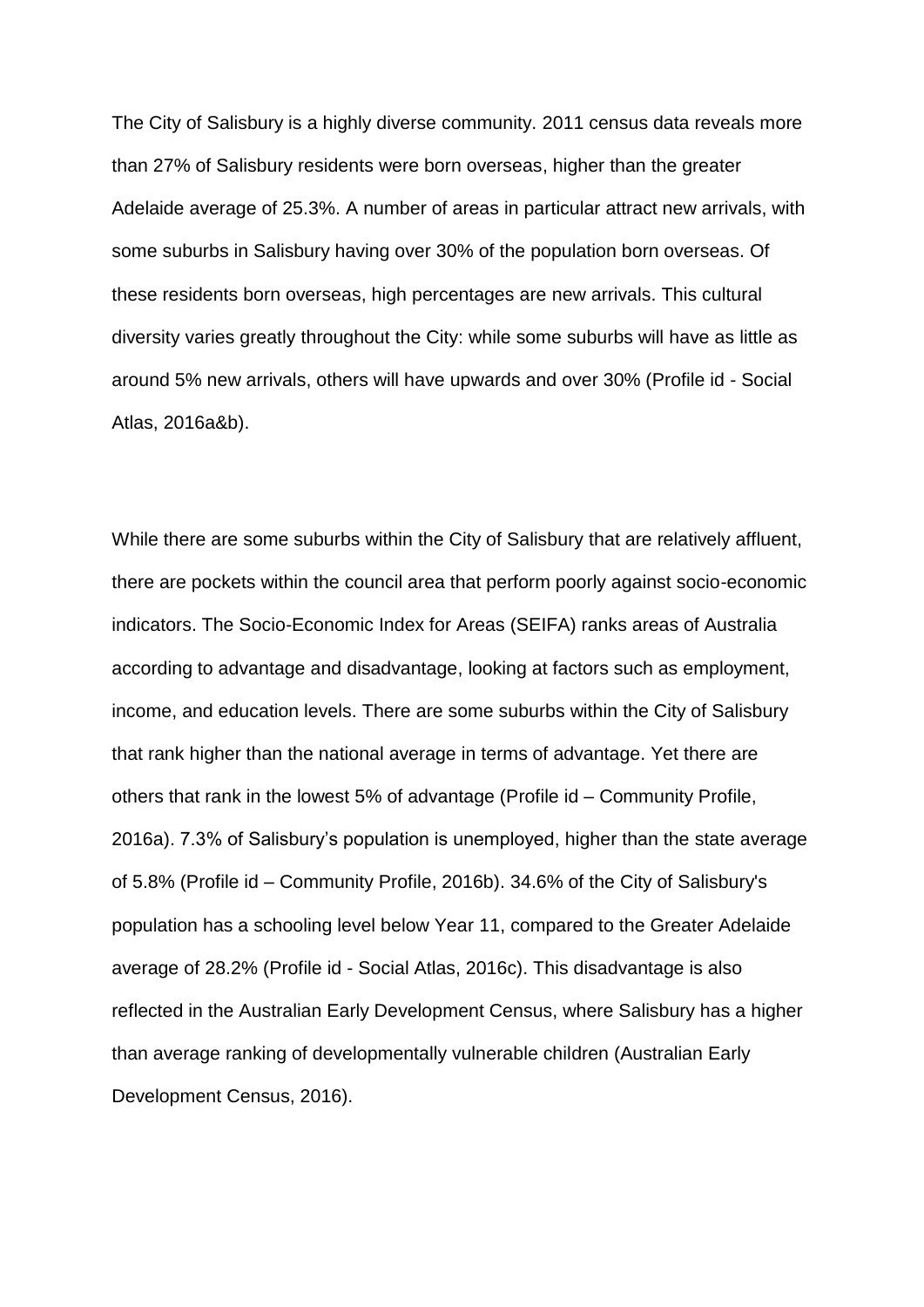

Percentage of children developmentally vulnerable in 2015

(Australian Early Development Census, 2016)

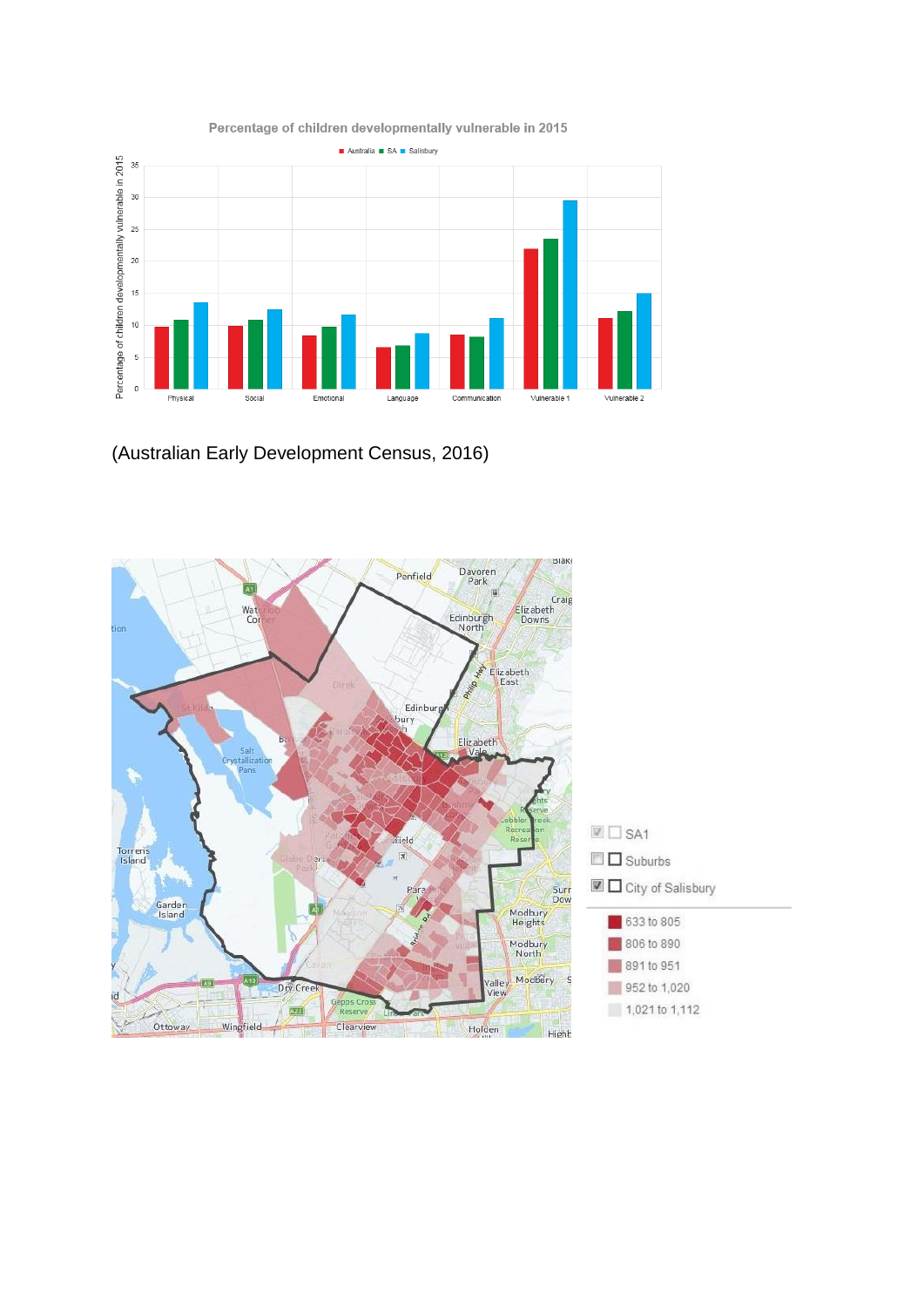(Profile id – Social Atlas, 2016d) Note the darker the shade on the map, the higher the level of disadvantage

#### *Early Literacy: The Research*

The City of Salisbury's *ABC 30&3* is a family literacy program, designed to foster a love of reading, and to encourage regular reading and literacy activities in the home. Family literacy programming can be defined as 'literacy activities involving at least two generations' which address 'literacy for children…literacy for parents, and guidance for adults on how to encourage the literacy skills of their children or young relatives' (Train, 2006, 292). In regards to literacy itself, this involves more than reading books and the program takes a wide definition. As Susan Hill (2012, 3) states,

> Literacy is reading, writing, speaking, listening and viewing and involves the knowledge and skills required to engage in activities required for effective functioning in the community.

The need for children to develop early literacy skills, and the role that families play in this development is widely acknowledged. Research demonstrates that the earliest stages of a child's life shape their future: the level of cognitive, emotional, social, and linguistic skills they develop in their early years will determine their adult behaviour. When parents and caregivers share stories, songs and play with their young children, the benefits are long term. These benefits include development of language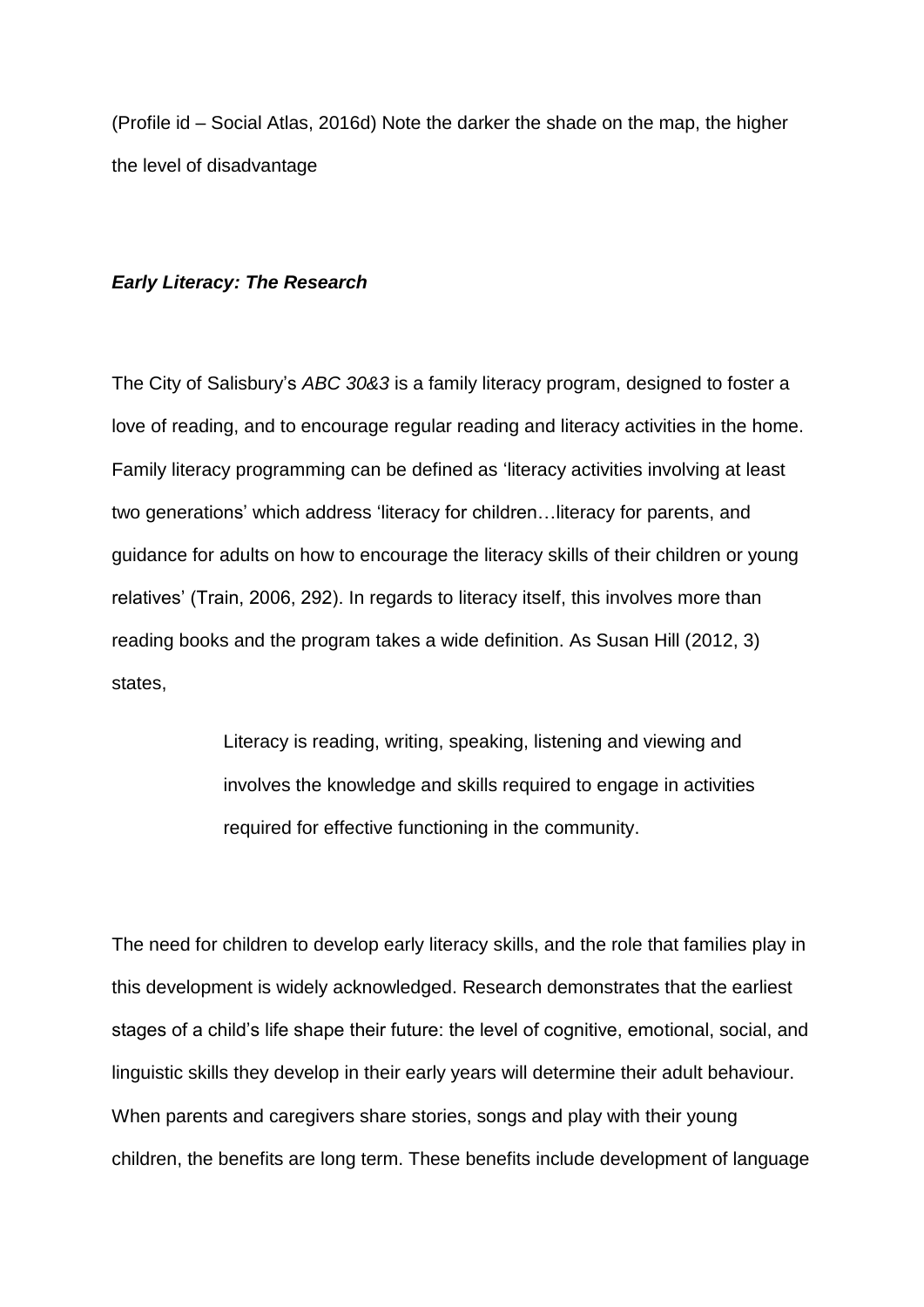skills, motor skills, bonding between parents and children, and the development of literacy skills that will serve as a strong foundation for school learning. In her influential book 'Reading Magic' (2001,13) Mem Fox explains the pivotal role parents play in their child's literacy development:

> The foundations of learning to read are set down from the moment a child first hears the sounds of people talking, the tunes of songs, and the rhythms and repetitions of rhymes and stories. Children who have not been regularly talked to, sung to or read aloud to from birth find life at school much more burdensome than they otherwise might. In particular, learning to read becomes a major stumbling block rather than a surprising delight.

Research has shown that a literacy rich home environment - where children are read, sung and spoken to regularly, and have access to a wide array of reading and listening material is vital for the development of literacy skills. Children who begin their formal education with higher literacy skills are likely to continue to perform well (Griffin & McCardle, 2013, 27). While a higher income does not necessarily equate to a literacy rich home environment, there is no doubt that living with economic disadvantage creates a number of barriers to overcome. There are suburbs within Salisbury where levels of education and employment are well below the state average, and it is in areas such as these that children are vulnerable and at risk of not developing to their full potential. Rosemary Chance (2010, 9) explains that economically poor adults are likely to have 'inadequate education', and can find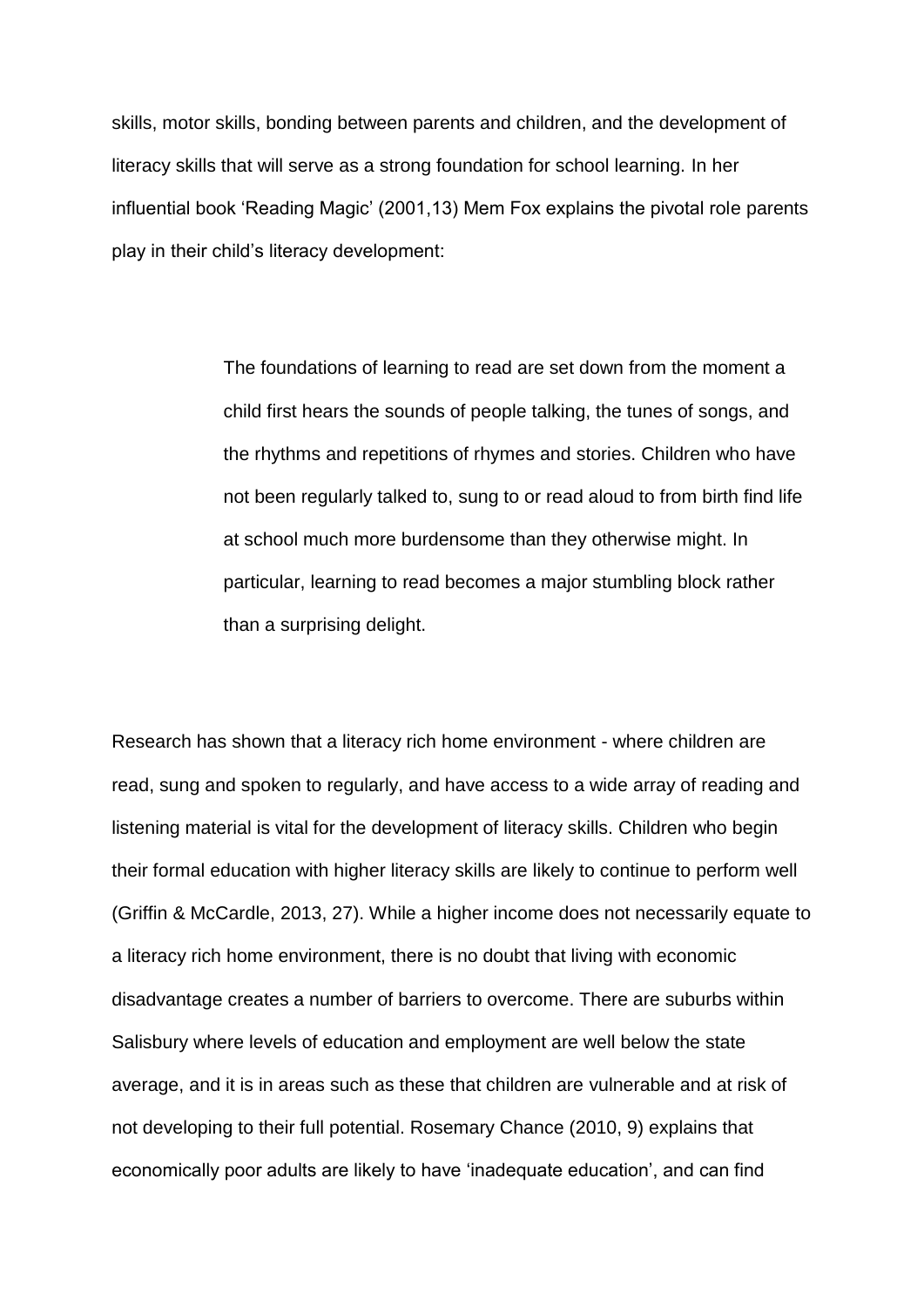themselves in a cycle of failure, isolation and welfare, where 'this poverty of experience is then transmitted across generations'. Low levels of literacy are included in this cycle of disadvantage. Briony Train (2006, 296) identifies the following as barriers to a literacy rich home environment:

- When parents don't enjoy reading, or weren't read to as a child, they may not appreciate its importance, rather seeing it as a chore
- When parents have low basic skills, they lack confidence in supporting their own child's literacy development
- A lack of early language and reading experiences results in a comparably lower understanding of the spoken and written word
- During periods of economic hardship, health or housing problems, or unemployment, reading simply does not take priority

It is certainly not assumed that all families living in a lower socio-economic area do not provide supportive reading and language environments for their children. Yet there is a recognised connection between achievement and social position. Evangelou, Brooks, Smith and Jennings (2005, 24) explain that 'disadvantage begins early and has a cumulative effect. Consequently, the chances of breaking the cycle of poverty and deprivation are considerably reduced as children get older. When children enter primary school, despite early indications of potential, poorer children tend to fall behind'. As the City of Salisbury's *ABC 30&3* is designed as an early intervention family literacy program, it is focused towards the suburbs within the City of Salisbury that fare worse socio-economically. These are the areas that will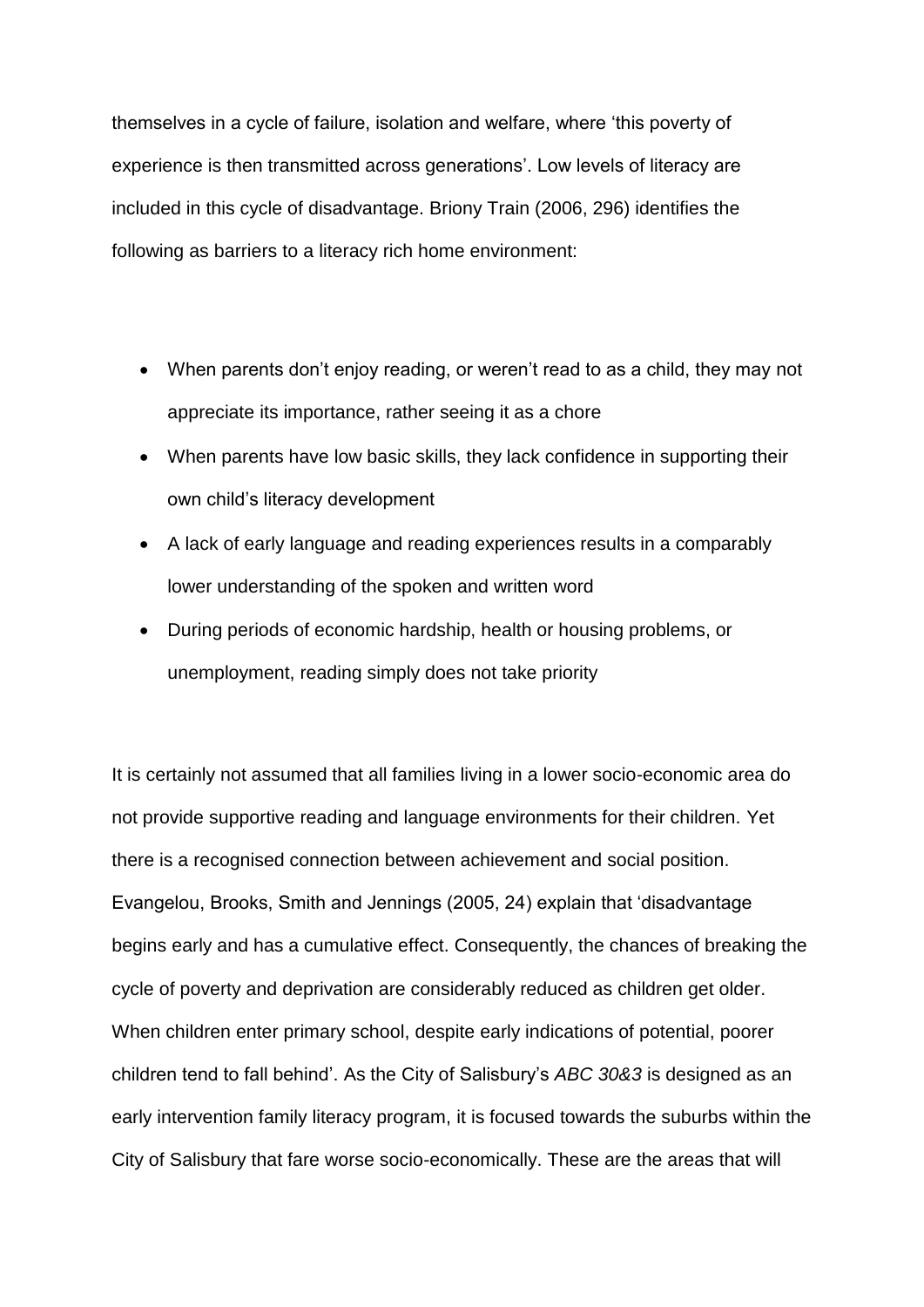benefit most from improved early literacy, where generational disadvantage needs to be broken. As Talan (2001, 12) states, 'family literacy is an investment in the future'.

# *Developing Early Literacy Skills: The Principles and Frameworks that Inform ABC 30&3*

Early intervention family literacy requires a considered and nuanced approach to program design and delivery. There are a number of factors that go in to creating a successful early intervention program and these include:

- Involving two or more generations
- Avoiding stigmatising, and labelling families as 'problem'
- Be locally driven, based on consultation and involvement with the local community
- Be culturally appropriate and sensitive to the needs of families (Evangelou & Sylva, cited in Hill, 2012, 58)

The City of Salisbury's *ABC 30&3* program is structured around the widely recognised framework of the *Six Early Literacy Skills -* a core set of skills children need to develop as a foundation for reading and school readiness. Each weekly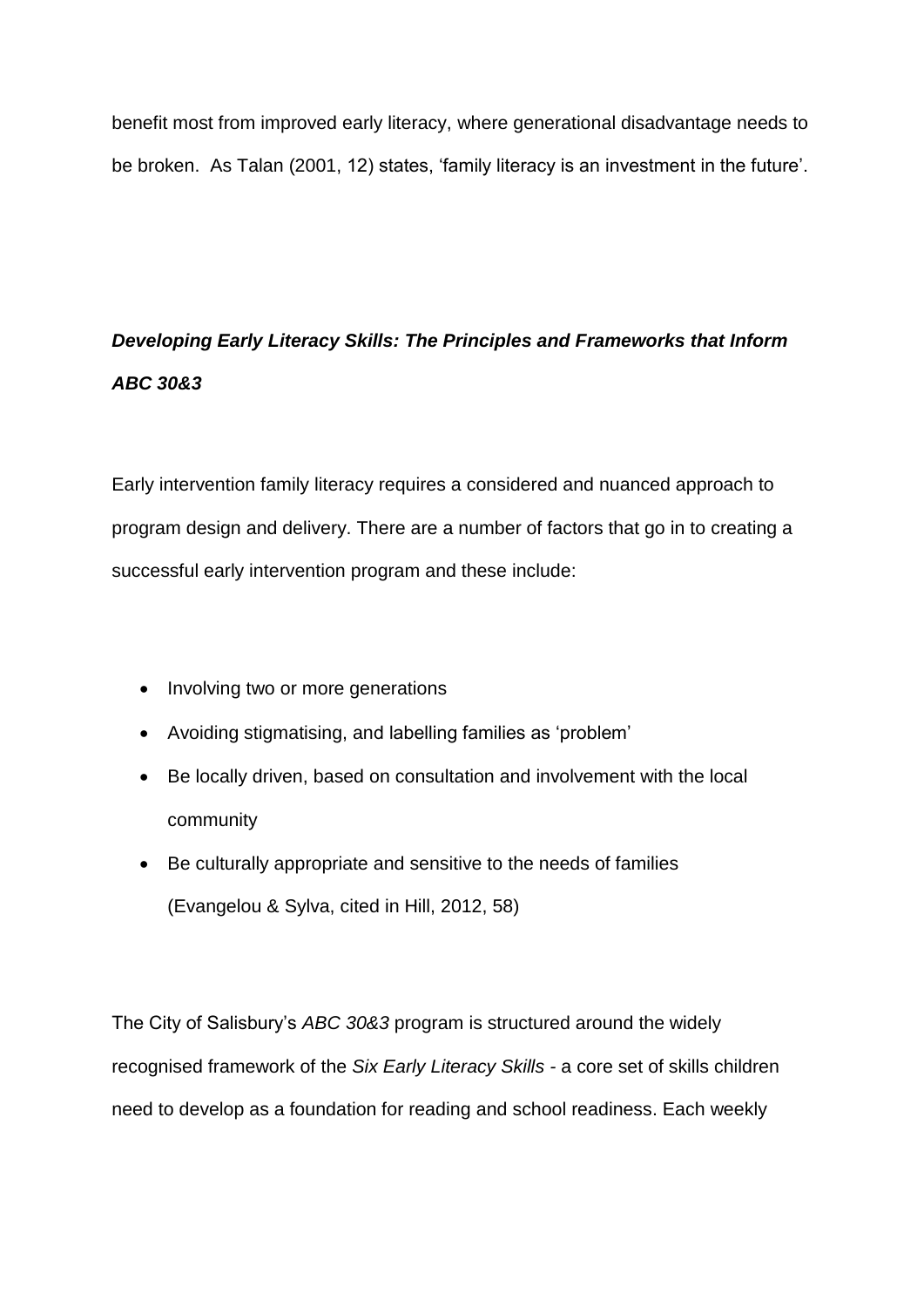session of the program focuses on a selection of these skills, and how parents can incorporate their development into daily family life. These six skills are defined as:

# • Letter Knowledge:

The ability to recognise, name and understand letters

# • Phonological Awareness

The ability to identify and manipulate sounds, to hear and play with the smaller sounds in words, especially through rhyming

# • Vocabulary

The ability to know the names of things

# • Concepts of Print

The ability to understand how print and books work. This includes the direction of print, the understanding that words tell a story, and that pictures match words.

# • Narrative Skills

The ability to be expressive through language, to describe things, to tell a story, and recall things in order

# • Print Motivation

Children who enjoy books are more likely to want to learn to read and keep trying even if it is hard.

(Williams, Spry & Hill, 2012, 144)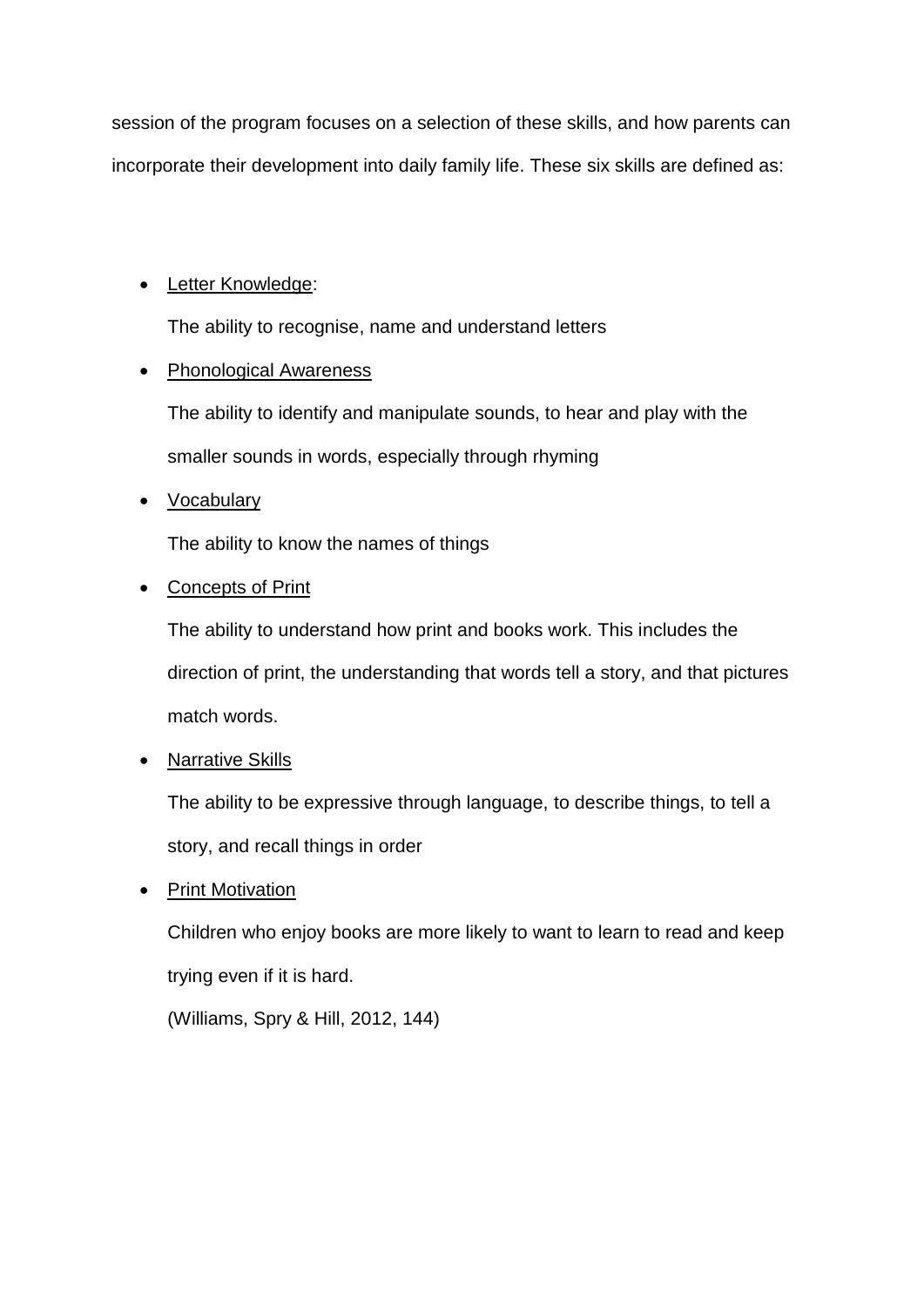In addition to the above framework, *ABC 30&3* design and delivery is guided by an overarching set of key early literacy concepts and principles:

## • Reading for pleasure

One of the major aims of the program is to help children to develop a love of reading, so that they will seek out books and the written word for pleasure, and to learn new information with enthusiasm and confidence. Research shows that reading for pleasure is linked not only to high levels of literacy, but also to increased general knowledge, and a sense of empathy and understanding of other cultures and human experiences (Clark & Rumbold, 2006, 8).

#### • The central role of family in literacy development

A child's family environment is critical to their early development. Buell, Gamel-McCormick & Unger (2010, 164) explain that 'the core of literacy development begins with oral language' and that 'the literacy development of young children is heavily dependent on inputs from family environments'. Families shape their children's literacy development, which in turn shapes their schooling experience.

## There are different pathways to literacy

All children develop differently, and can follow a different path to literacy (Hill, 2012, 10). A parent who struggles to get their child to sit still for the entirety of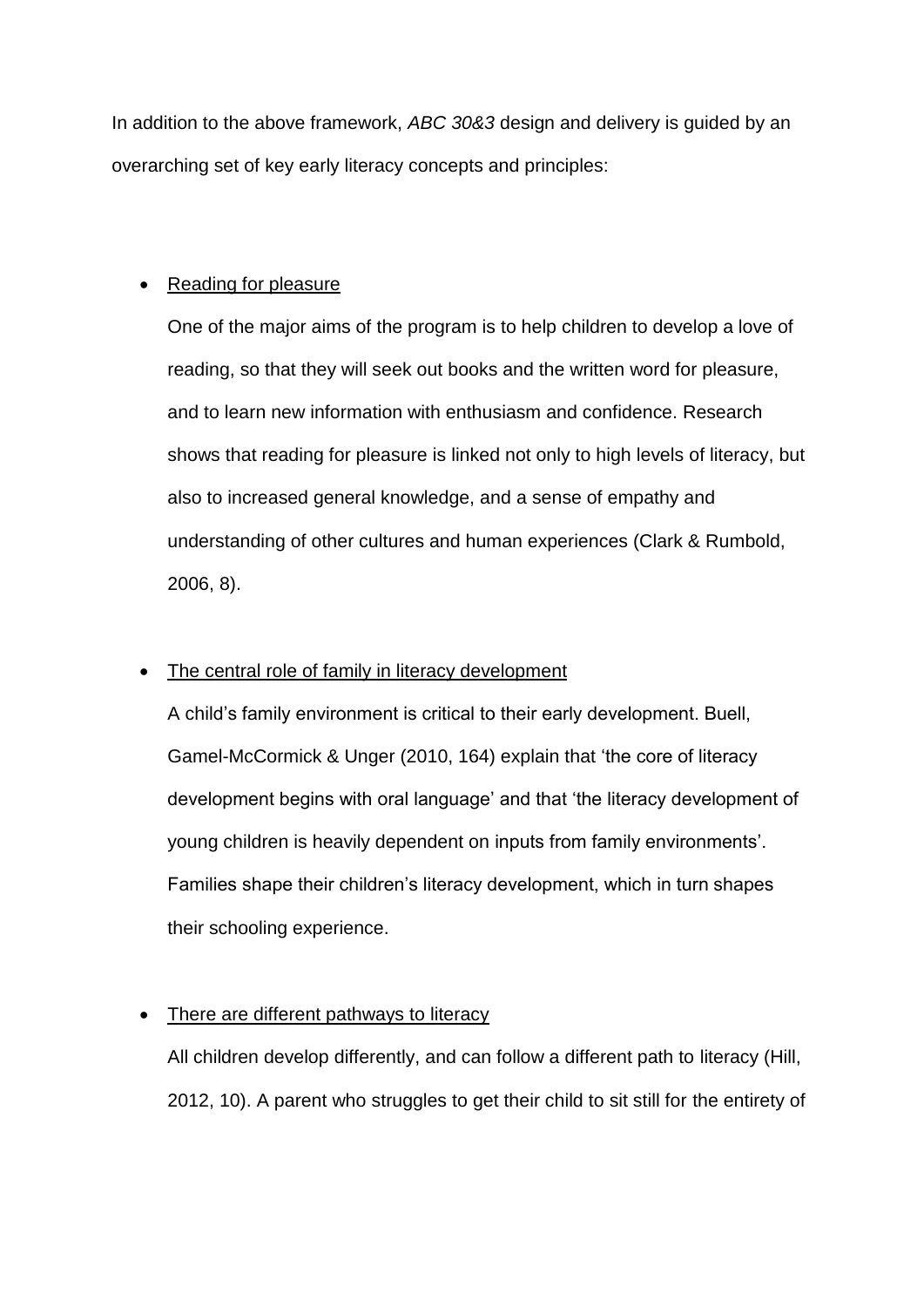a book reading, can still incorporate literacy development into daily life through many other means.

## • A non-prescriptive approach

Early literacy is not about a child learning to read early, it is about developing a core foundation before their formal school years start. *ABC 30&3* is not about prescribing parents with set tasks that they must complete with their children. Rather, the program aims to show parents and caregivers a number of ways that they can share a love of reading with their children, and incorporate early literacy development into everyday life.

## • Cultural inclusion

Salisbury has a very diverse community, which is reflected in the families attending *ABC 30&3* sessions. *ABC 30&3* is often run in groups that consist largely of English as Second Language families, so resources are used that are either bilingual, or easily adapted to the particular group.

## • A non-judgemental , non-stigmatising approach

Despite the fact that the *ABC 30&3* program is targeted towards areas of socio-economic disadvantage, no assumption is made that parents attending sessions are not already reading to their children. Any hint of judgement or condescension is avoided carefully. Rather, the program is delivered in a style seen to 'add-value', and to help parents build upon what they are already doing at home with their children.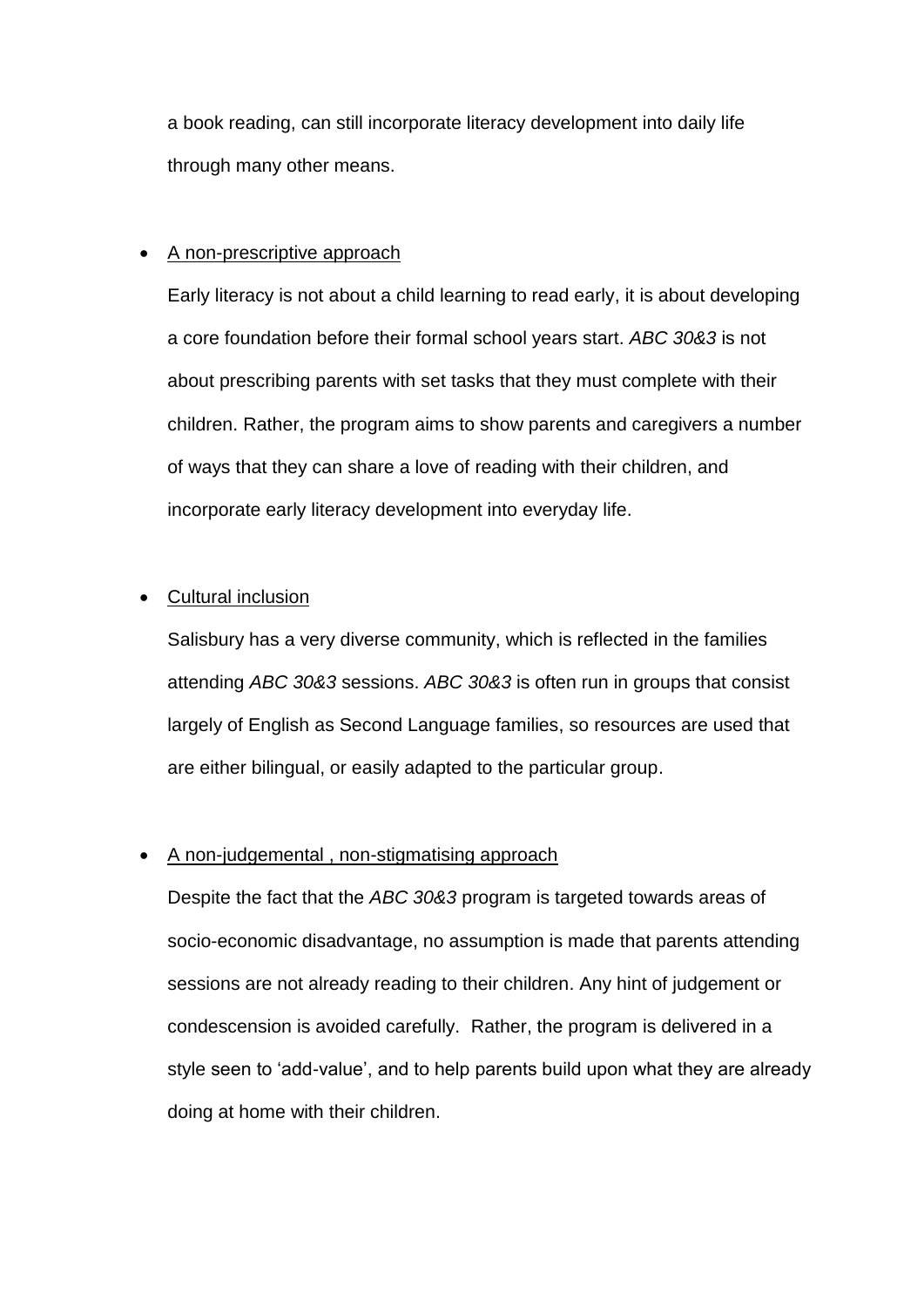#### *About ABC 30&3*

The Salisbury Library Service started *ABC 30&3* in 2009, running the program approximately two to three times per year, until 2015. In 2015, the library service was asked to expand the program, in recognition of the fact that this early intervention program meets key objectives of our council's Regional Health Plan. Instead of running the program once a term during school terms one, two and three, the program is now run several times per term across the course of the year. The expansion of the program has allowed the library to develop stronger relationships with existing community contacts, and also get to know a wider section of the community as we source parent groups and playgroups to run the program in. The team running *ABC 30&3* also took the recent expansion of the program as a chance to evaluate and re-design elements of the program, ensuring we are offering families the best and most relevant program we can.

#### *How the program runs*

*ABC 30&3* is run at a playgroup or parenting group for four weeks. A staff member from the library's Community Learning and Outreach team visits the group at their usual time and place of meeting, and each week they focus on one or two of the Six Early Literacy Skills. Sessions involve group discussions on what people's favourite books are to read as a family, reading and singing together as a group, and sharing ideas and advice on how to make reading a more enjoyable and regular activity at home. In the final week of the program, the group meets at their nearest library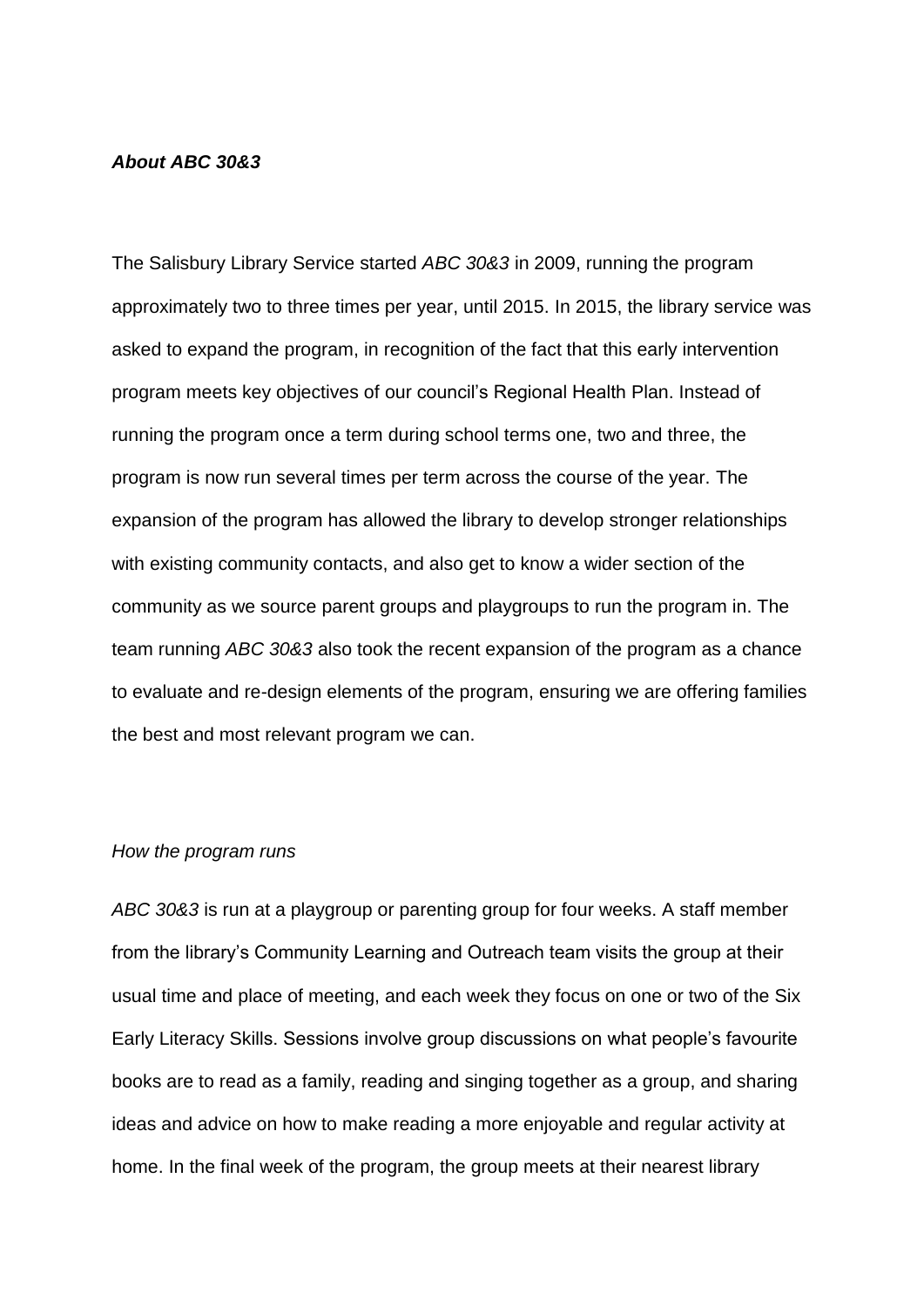branch. This final session is run in a similar style to the preceding weeks, simply in the new space of the children's area of their local library. The staff member encourages any parents who aren't library members to join up, and reiterates all of the resources that are available for their family to use; with the use of their local library, families can sustain regular reading in the home with a regular turnover of books. At this final session parent evaluation is also taken.

Throughout the course of the program families receive a kit containing books, a CD, and a puppet. Families are given one of these resources each week, which relates to the early literacy skills that that session has focused on. Having resources to take away not only ensures that families on low incomes have access to books in the home, but that what the parents learn in the sessions is able to be replicated at home.

#### *Program style*

Each session is slightly different, designed to be flexible and adaptable to group size and dynamics. Before a program begins at a new site, the library team member running the program liaises with staff or volunteers responsible for the program or parent groups. Through this discussion, a sense of the group's individual makeup is gauged: numbers, age of children, cultural backgrounds, any areas of identified need, group energy (for example are they a quiet group that needs a lot of encouragement) and how big a role literacy activities have already been playing in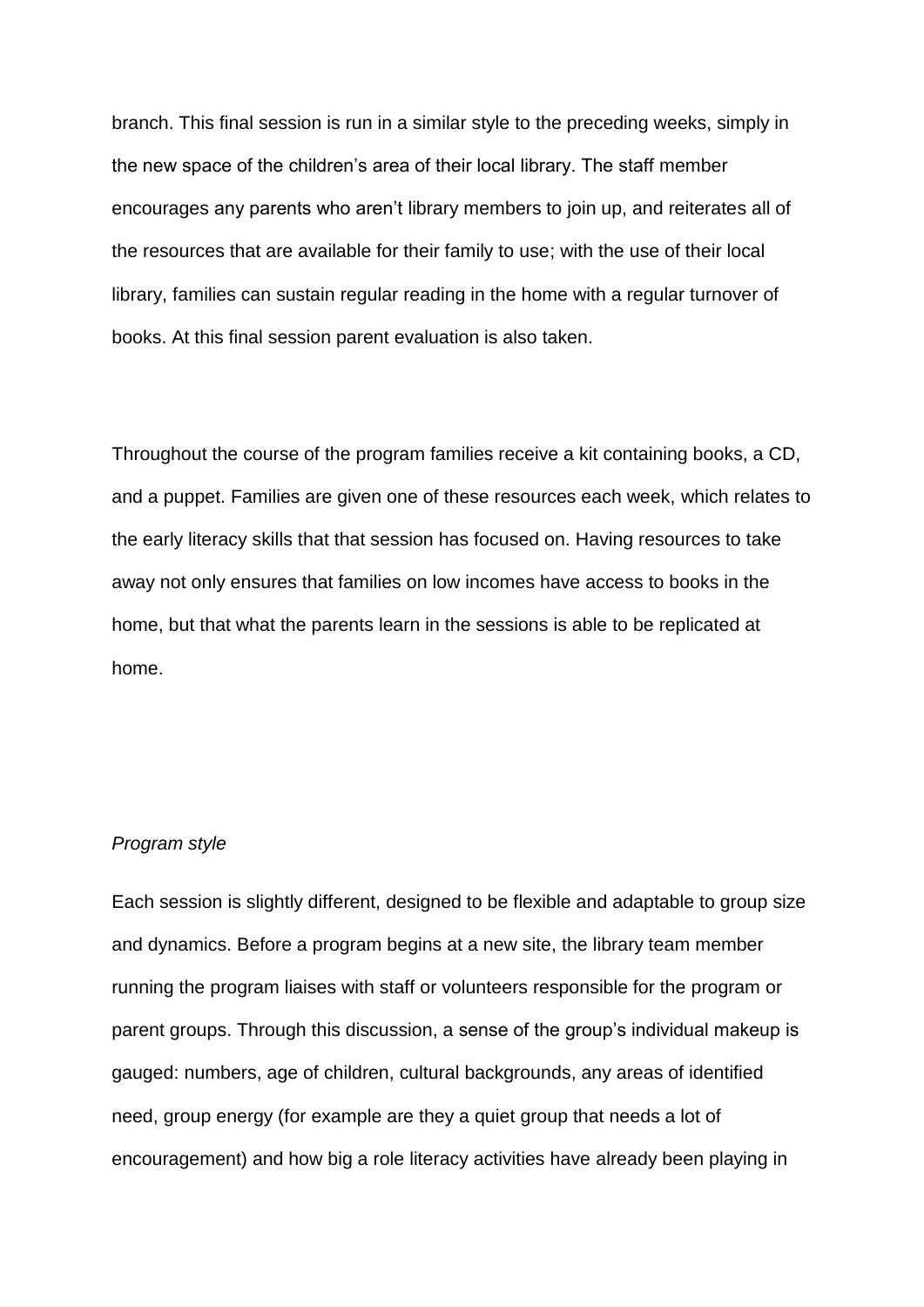the group. Many of these aspects too will also become apparent to the program facilitator during their first week of the program. With these elements in mind, the facilitator is able to take the basic framework of the ABC 30&3 program, and adapt it to suit the particular group. Different groups will respond and engage with the program in different ways, so no two programs are exactly alike.

As mentioned in a previous section of this paper, there is an overarching set of early literacy principles that inform how we run the program. These include the importance of a non-prescriptive approach, the fact that there are different pathways to literacy, and above all the idea of reading for pleasure. While always remaining professional, program facilitators are careful to keep sessions relatively casual and informal. There are of course key messages to be covered each week, but information is presented in a conversational manner that invites discussion and input from the group. While there have been occasions when *ABC 30&3* has been run at groups where it is clear that very little reading happens at home, there are other groups where most of the parents are more informed on the benefits of reading to their children. In any case, anything that may be perceived as patronising or talking down to parents is carefully avoided.

The program is presented to parents as something that adds value to their family's existing reading and literacy activities: helpful resources, discussion and tips that they can add to what they are already doing at home. If parents are already highly invested in their child's early literacy development, the program gives them a chance to share this with their regular playgroup or parenting group and be validated.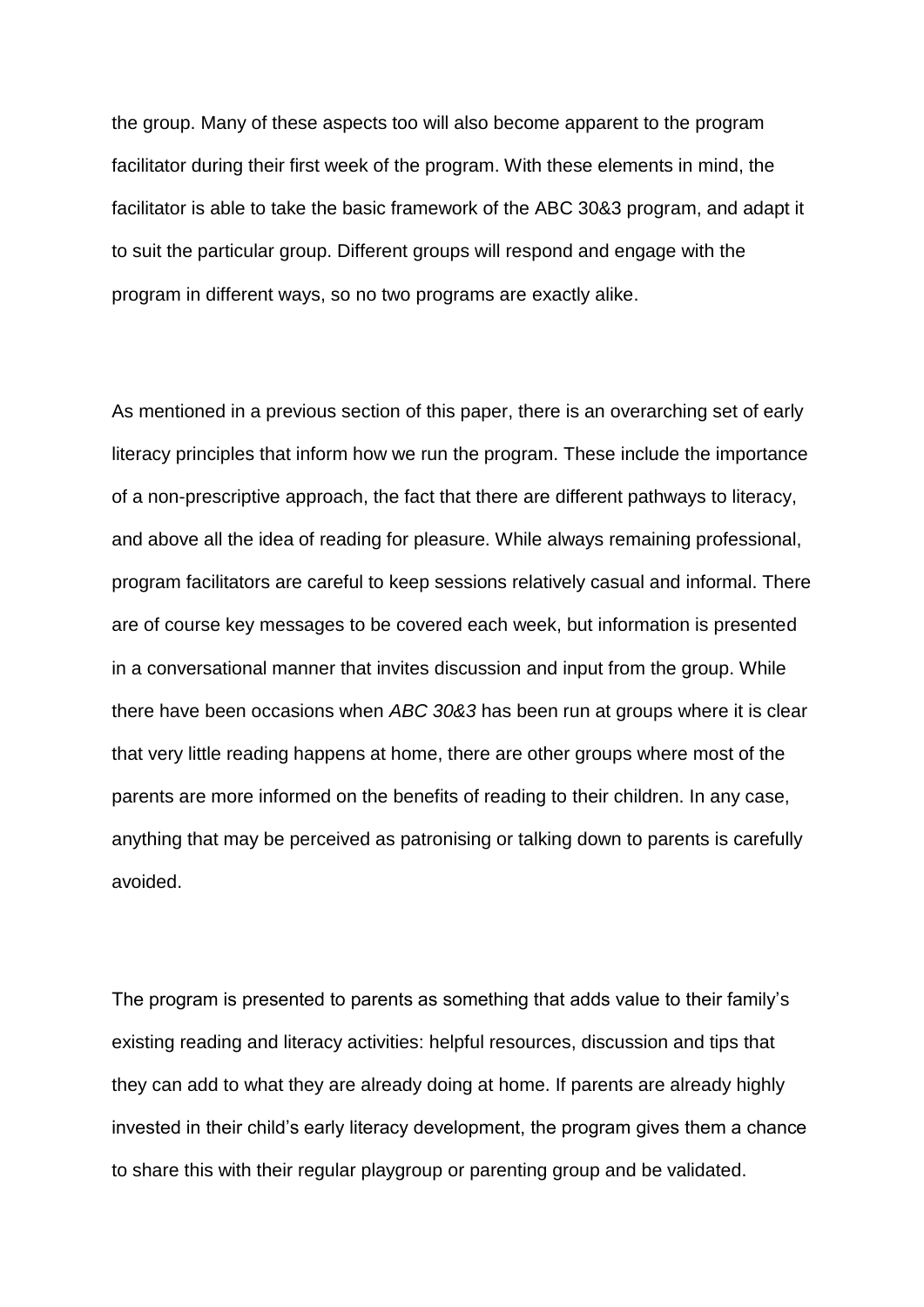Ultimately, the program is aimed for parents within the group who may need a little more encouragement and incentive to read to their children at home more. By presenting the program in a 'value add' manner, all parents should feel respected and encouraged.

## *Program Evaluation*

A parent evaluation form is offered at the end of every four week program to gauge the value of the program to the participants and to help facilitators improve the program from site to site. Each site comes with its own set of challenges such as:

- Resistance to someone "preaching" to them about reading to their children
- Language and low literacy barriers
- Differing behavioural expectations within our culturally and linguistically diverse groups
- General disruption to playgroup routine
- The differing nature of each group from site to site, and even week to week. Playgroups by their very nature are fluid, and group dynamics can vary

The information gathered from the parent evaluation form allows facilitators to uncover any of the challenges, such as those listed, and gives parents the opportunity to report honestly on their perceptions and experiences of the *ABC 30&3* program, for example;

• *What did parents like or dislike about the program?*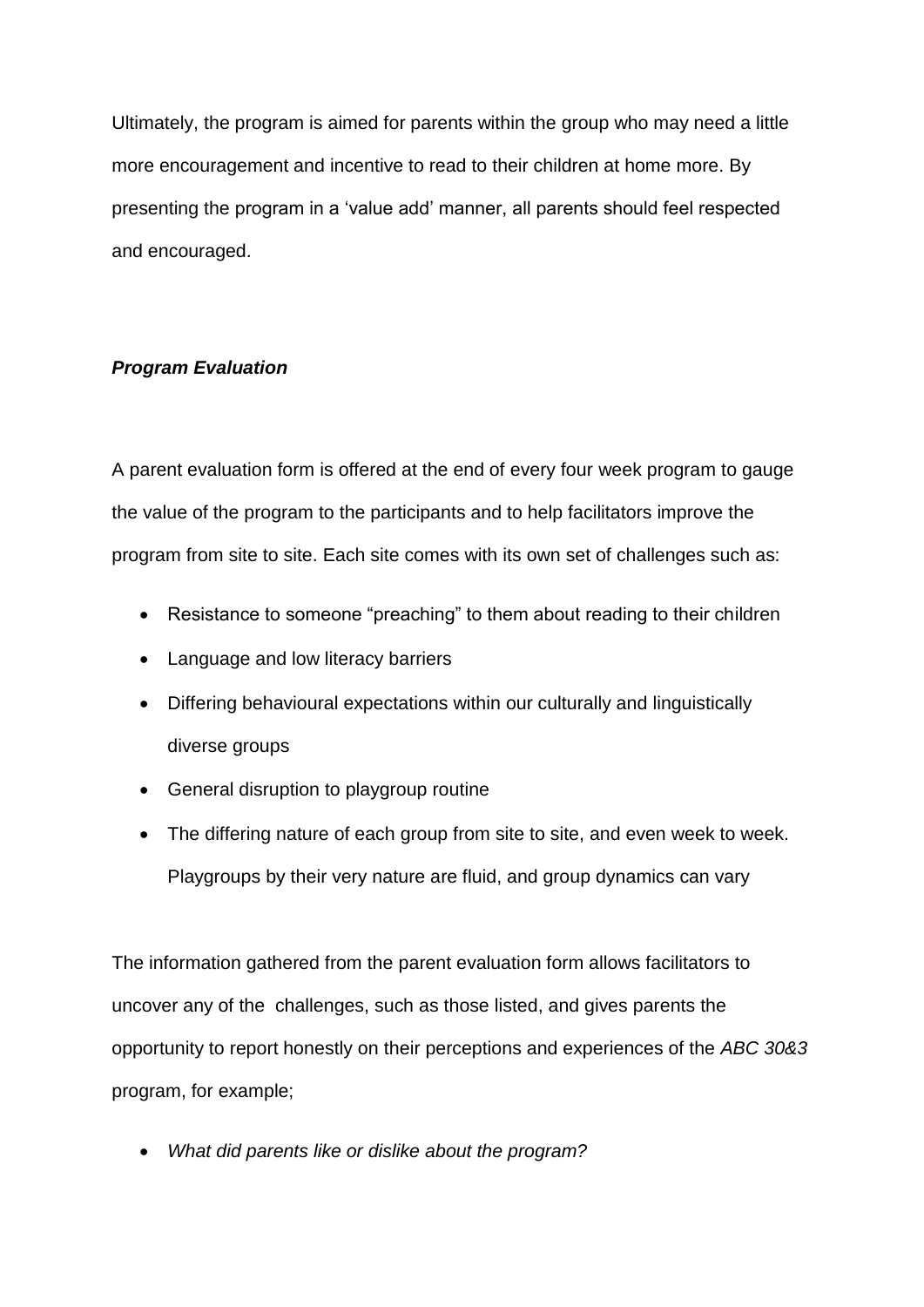- *How much change have parents seen in their children?*
- *What would parents change about the program?*
- *How suitable are the resources?*
- *Are parents more likely to use the library to increase the number of resources at home?*

The feedback gained in the 2015/2016 period indicates that parents value their own learning the least and are highly child focused in the context of learning. For most families the balance of activities on offer has been highly favourable. While the changes in parent behaviour are varied, the program has predominantly led to an initial change in routine and the initiation of language and literacy based activities. Almost half the families surveyed in the 2015/2016 period experienced increased parent/child engagement which is an important outcome of the *ABC 30&3* program. About half of the participating parents surveyed felt more confident about reading/singing/saying rhymes with their child as a result of the program. Most of the parents surveyed value what the library has to offer and intended to increase their access to resources with the help of the library.

Anecdotal evidence by way of meaningful parent conversations has helped to add a back story to the factual information gained from standard evaluation forms and statistics. One of the library staff facilitating *ABC 30&3* had this to say about a recent program:

*During Term 1 of 2016 I facilitated a program with a TAFE English as a Second Language (ESL) class. It was a wonderful cultural mix of women who*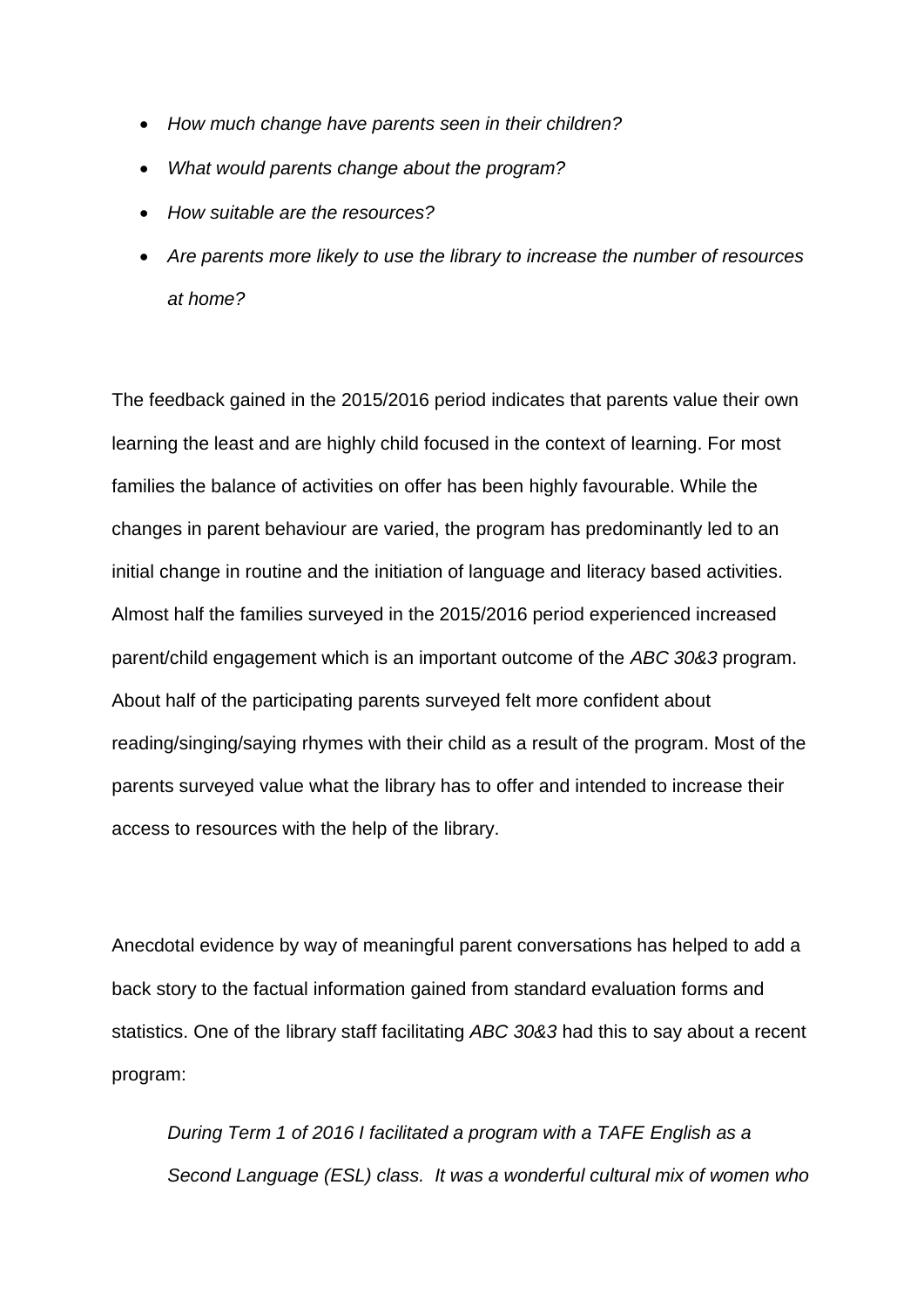*came from Afghanistan, Burma, Myanmar and Vietnam. The program fitted well into the class structure and they are now using their personal copies of Dear Zoo as part of their class readers. The ladies would often bring their children (due to an onsite crèche) and it was a joy to see how much they all gained from the program. This has now opened a new direction with another ESL class participating in ABC 30&3 on a recommendation from the TAFE teacher. It really shows how family literacy can be applied in many different contexts and the value that can be abstracted from running such a rewarding program.*

A recent multiple births playgroup was a new challenge and offered insight into managing literacy amongst larger families:

*On average I had about 6 families attend each multiple births session. The parents opened up and said how lovely it was to be able to experience the library in their own space as up to then they had had some negative experiences of libraries as new parents. The direct result of this interpersonal engagement is the connecting of families with their local library. The nature of ABC 30&3 allows the facilitator to get to know the families quite well and I think it is important that we can give the families the support they need to make use of what their community has to offer.*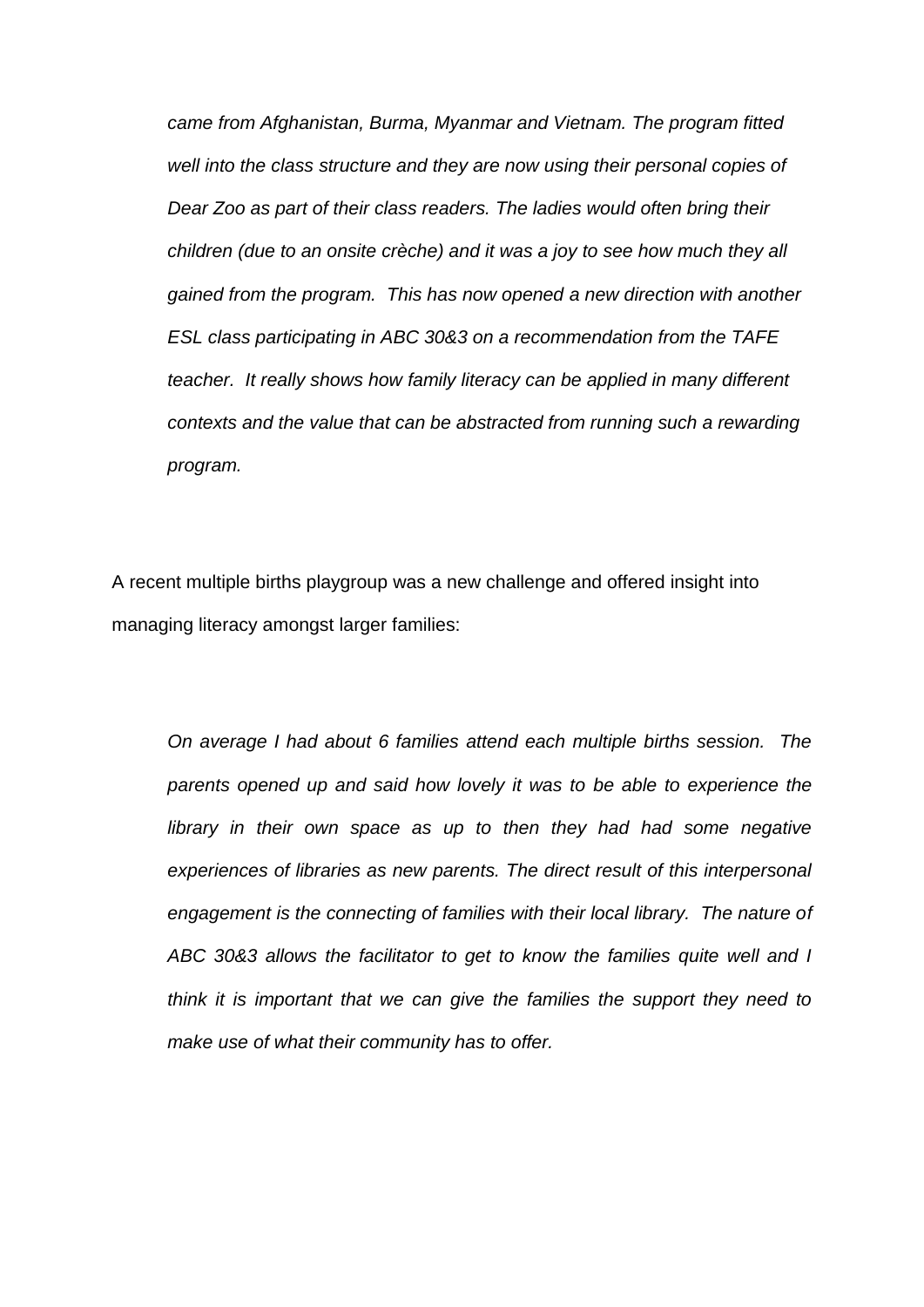#### *Culturally diverse groups: responding to a changing community*

As previously mentioned, the growing Salisbury community is a highly diverse one, with a high percentage of the population born overseas, many of whom are new arrivals. The new arrival and culturally and linguistically diverse families within the Salisbury community present challenges when delivering early literacy programs. Families:

- Often present with little or no English speaking skills
- Are often physically and emotionally isolated due to language and transport barriers
- Are fluent in their first language and as such may have excellent literacy skills that need to be transferred into an English speaking context
- Are rebuilding or establishing their lives and as such family and personal literacy is often a secondary concern to providing for their families by way of housing and income
- Lack social confidence when attending learning environments where their own language and culture is not predominant

The *ABC 30&3* program endeavours to address these needs by responding to opportunities with flexibility and adaptability. Ongoing evaluation of the *ABC 30&3* program in light of this emerging community has led to a revision of resources (based on individual sites) to include bi-lingual stories and culturally complementary activities, and investigating the future use of translated program materials for families to take home.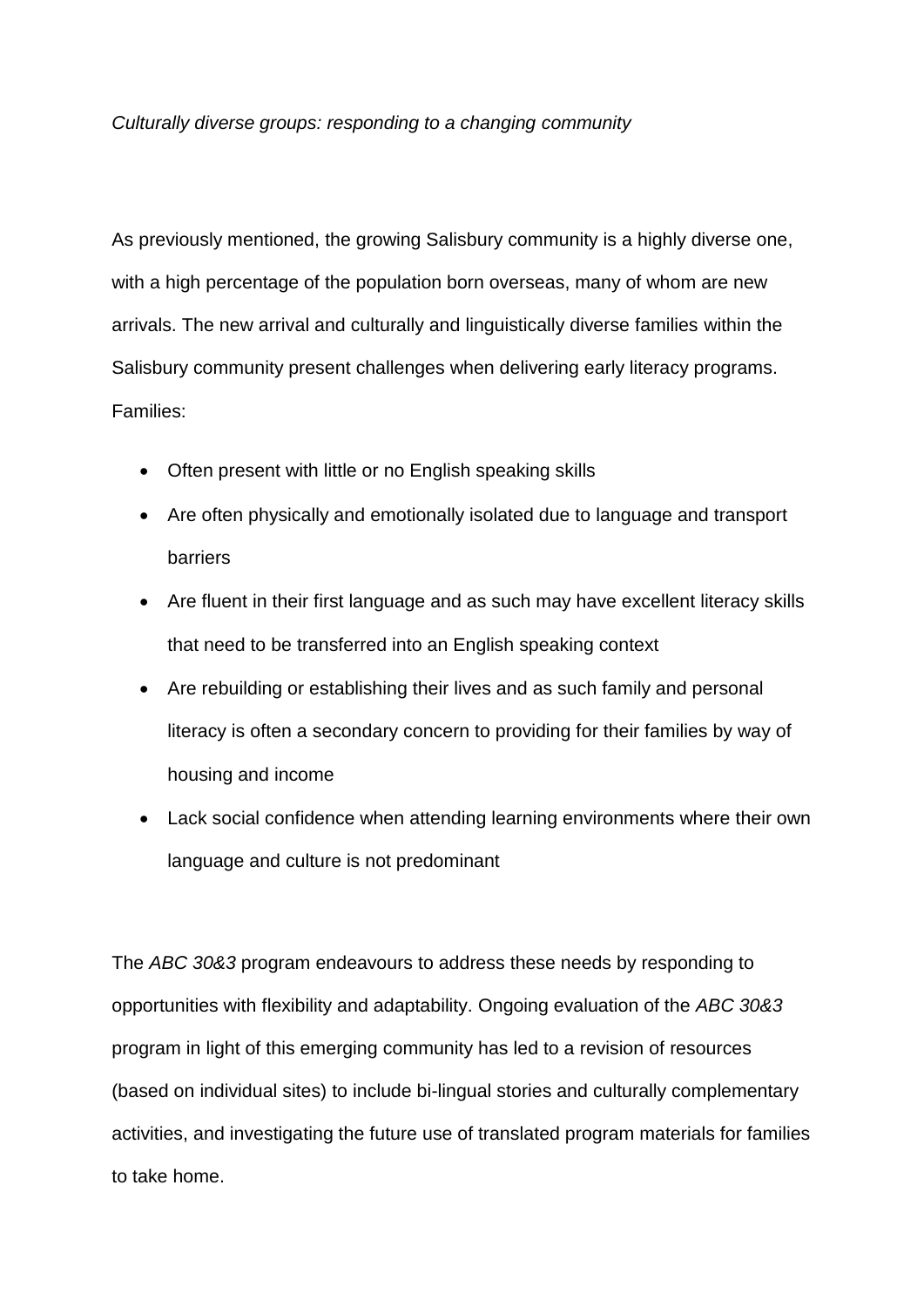Taking into consideration the statistical data of attendance, the feedback provided by the parent evaluation form, anecdotal stories and experiences and library staff reflection, the following challenges and strengths of the *ABC 30&3* program can be identified:

## **Challenges**

- The four week commitment can often be hard to maintain and fluctuates between sites depending on outside commitments, families overcoming their fear of the library space on the fourth and final session and timetable clashes from both the library and playgroup sites
- The ability to track longitudinal outcomes is outside of the program's scope
- Potential for parental resistance if they feel they are being given information they are already aware of, or sense they are being 'socio-economically profiled'
- The program is not able to reach all communities within the Salisbury profile due to AEDC parameters, resource funding and staff commitments
- The long term sustainability of playgroups within the Salisbury community is questionable due to staffing and funding issues and long term parental attendance in an unstable and changing Salisbury employment landscape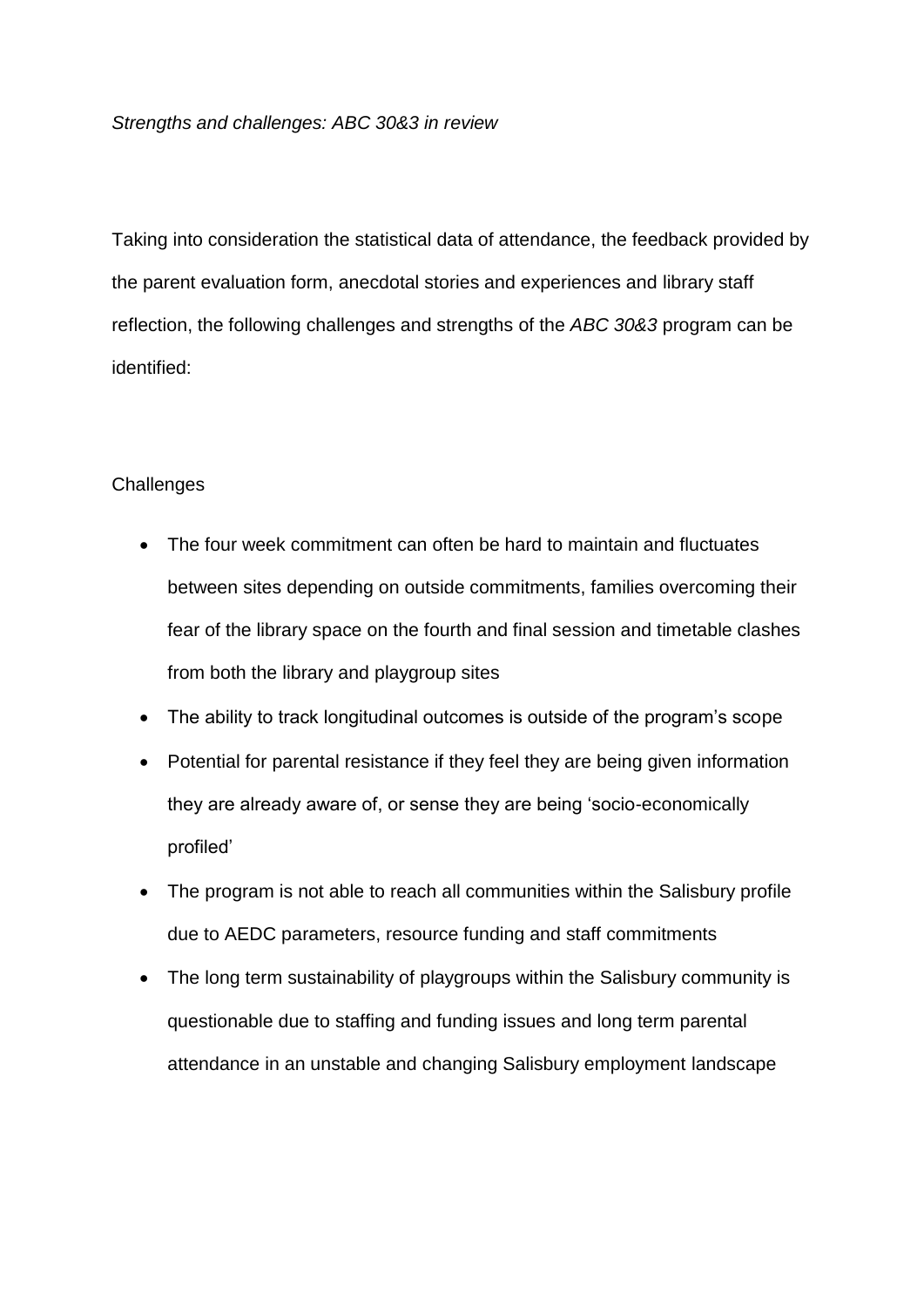### Strengths:

- The program is well received by parents, children and current playgroup coordinators and facilitators
- The program has been recognised with a 2015 Messenger Award within the Creating Opportunities for Young People (Aged 0-5) category
- Families are connecting more with library spaces, programs and resource materials
- The program offers rewarding and tangible professional development opportunities for Salisbury staff involved
- The program captures a significant portion of the Salisbury community that is not actively engaging with the Salisbury Library Service and who would otherwise be missed in terms of early literacy intervention
- Strong networking links are created by working with existing playgroup coordinators and facilitators and has proven to be a key part of the program's ongoing success and positive community recognition
- Parents and children report more time is spent reading in the home and parents feel more confident reading and using books, singing nursery rhymes and being involved in play and conversation with their child/children at home

## Feedback:

*"Fantastic program…great way of introducing reading to families who don't do it very much"*

*"Very good program for young children to develop their reading and singing skills, also fun for the parents, I enjoyed it very much!"*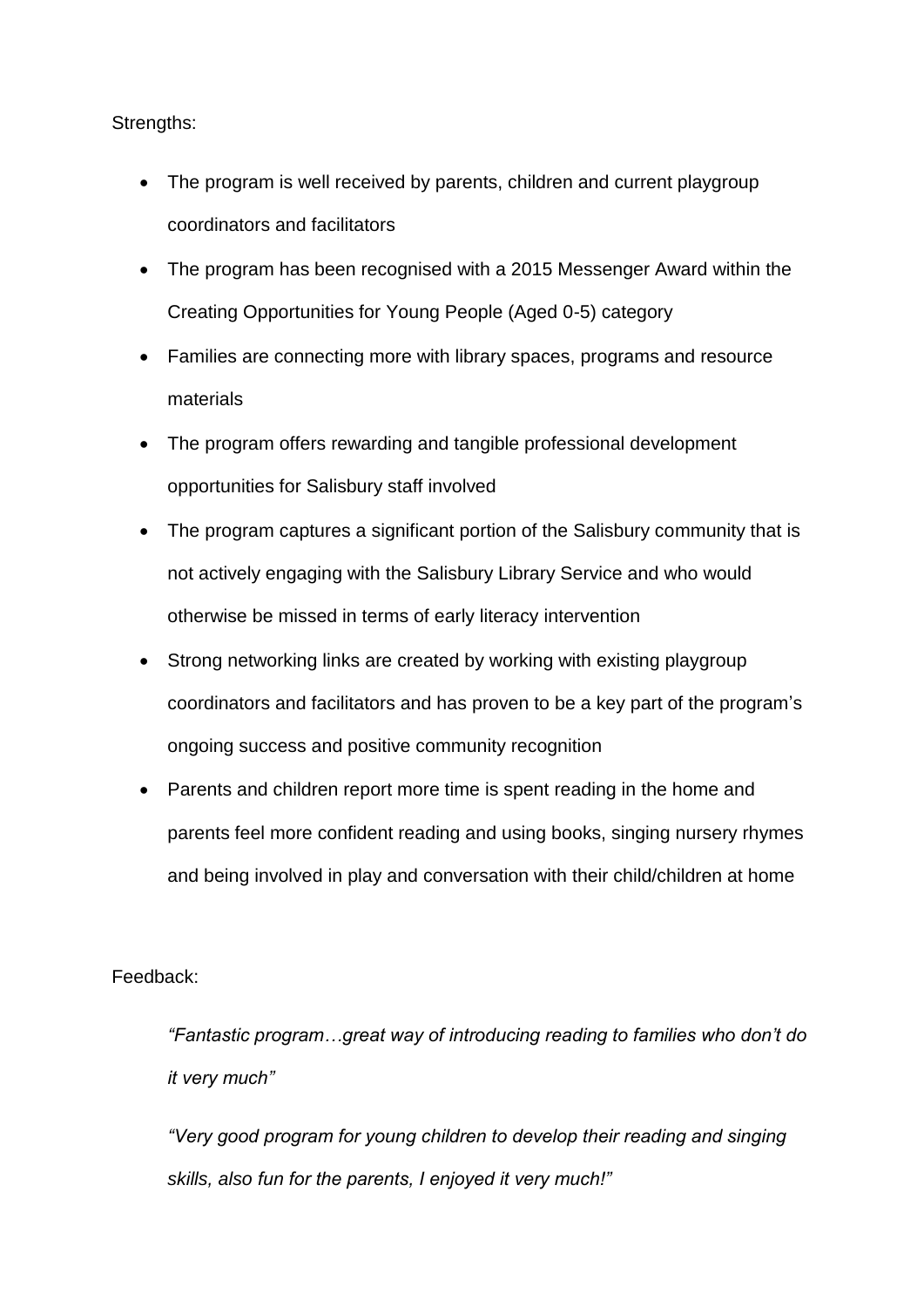*"Huge change in the children who attend regularly…able to sit and concentrate for longer…able to sing and read the stories used"*

*"Thank you for your visiting and sharing. It will be helpful for my little baby in early literacy development". TAFE ESL class*

*"The books are so well chosen and so much appreciated. It's a wonderful program".*

#### *Conclusion*

The City of Salisbury's *ABC 30&3* program is a family literacy program deeply informed by both early literacy research, and an in-depth knowledge of our community and its needs. Through this program we are contributing to a culture that values literacy and lifelong learning, supporting local families in developing their child's early literacy skills.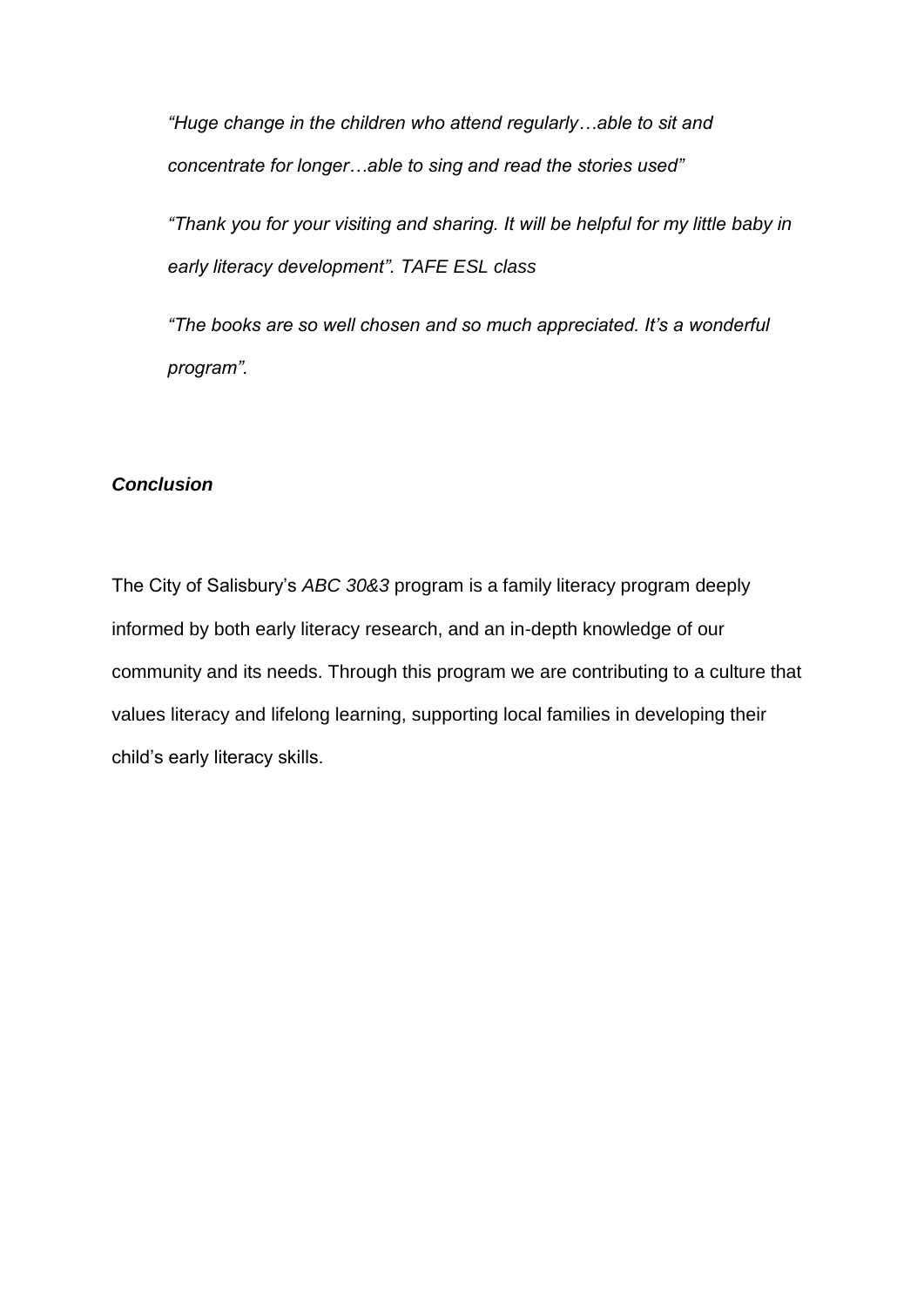#### **References**

Australia Early Development Census, 2016. *Salisbury Community.* Accessed April 22, 2016. <https://www.aedc.gov.au/data/data-explorer?id=-1&term=city%20of%20salisbury>

Buell, Martha Jane, Gamel-McCormick, Michael & Unger, Donald. 2010. "Why Families Should Matter for Early Reading First". In *Promoting Early Reading: Research, Resources and Best Practices*, edited by Michale C. McKenna, Sharon Walpole & Kristin Conradi, 164-174. New York: The Guilford Press

Clark, Christina & Rumbold, Kate. 2006. *Reading for Pleasure: A research overview*. London: National Literacy Trust. Accessed 2 May, 2016. [http://www.literacytrust.org.uk/assets/0000/0562/Reading\\_pleasure\\_2006.pdf](http://www.literacytrust.org.uk/assets/0000/0562/Reading_pleasure_2006.pdf)

Chance, Rosemary. 2010, "Family Literacy Programs-Opportunities and Possibilities", *Teacher Librarian,* vol. 37, no. 5, pp. 8-12. Accessed 28 April, 2016. <http://search.proquest.com/docview/609449006?accountid=50932>

Evangelou, Maria. Brooks, Greg. Smith, Sally. Jennings, Denise. 2005. *Birth to School Study: A Longitudinal Evaluation of the PEERS Early Education Partnership (PEEP) 1998-2005*. London: DfES report SSU/2005/FR017. Accessed 2 May, 2016, http://webarchive.nationalarchives.gov.uk/20090703095610/http://dcsf.gov.uk/everychildmatte rs/research/keyresearch/peep/peep/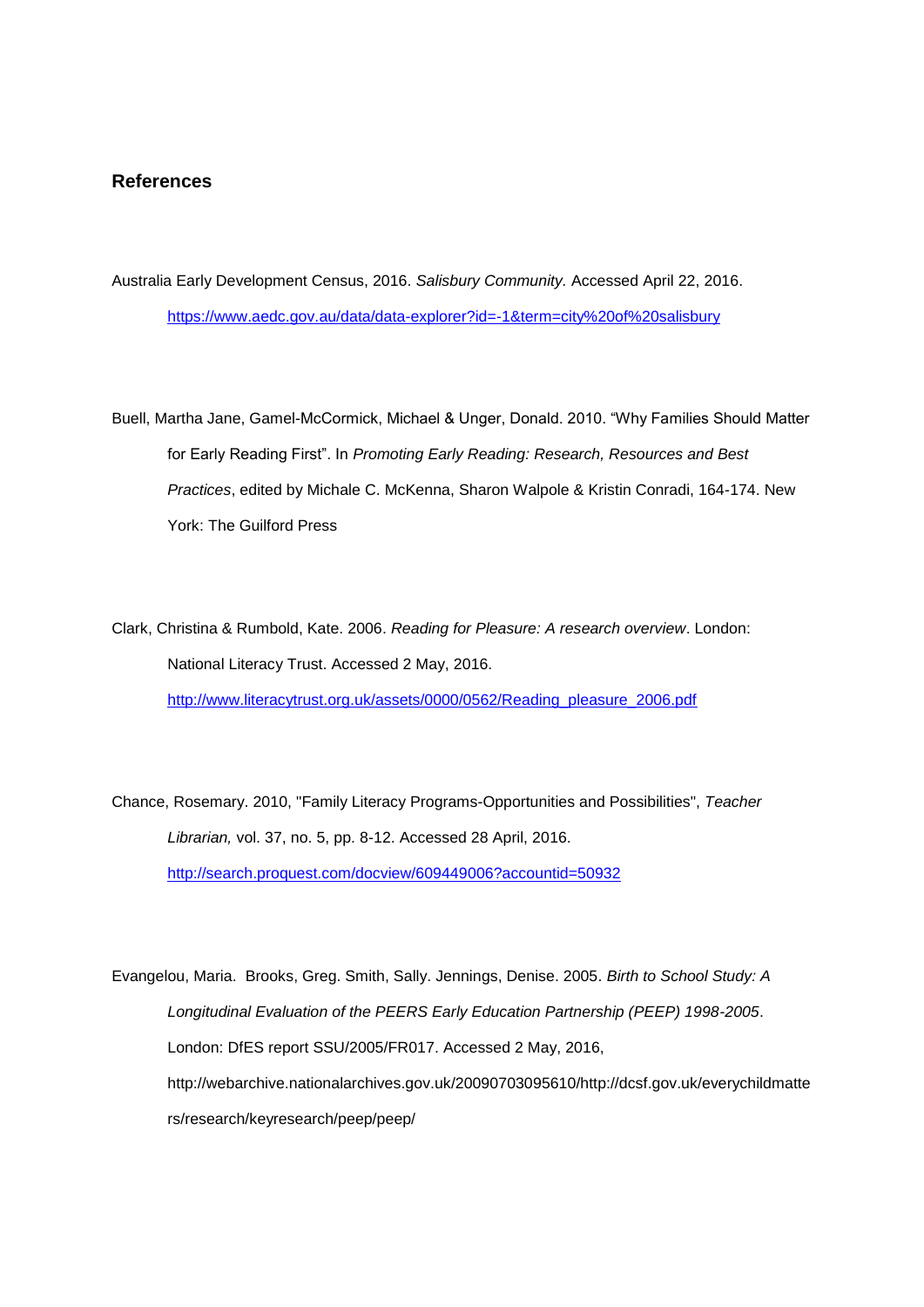Hill, Susan. 2012. *Developing early literacy: Assessment and teaching*. 2<sup>nd</sup> ed. South Yarra: Eleanor Curtain Publishing

Fox, Mem. 2001. *Reading Magic*. Sydney: Pan Macmillan

Profile id - Community Profile. 2016a. *City of Salisbury: SEIFA – disadvantage by small area*. Accessed 22 April, 2016. [http://profile.id.com.au/salisbury/seifa-disadvantage-small](http://profile.id.com.au/salisbury/seifa-disadvantage-small-area?SeifaKey=40004)[area?SeifaKey=40004](http://profile.id.com.au/salisbury/seifa-disadvantage-small-area?SeifaKey=40004)

Profile id - Community Profile. 2016b. *City of Salisbury: Employment status.* Accessed April 22, 2016. <http://profile.id.com.au/salisbury/employment-status?SeifaKey=40004>

Profile id - Social Atlas. 2016a*. City of Salisbury: Overseas arrivals to Australia 2006-2011*. Accessed April 22, 2016. [http://atlas.id.com.au/salisbury/maps#MapNo=10019&SexKey=3&datatype=1&themtype=1&t](http://atlas.id.com.au/salisbury/maps#MapNo=10019&SexKey=3&datatype=1&themtype=1&topicAlias=overseas-arrivals&year=2011) [opicAlias=overseas-arrivals&year=2011](http://atlas.id.com.au/salisbury/maps#MapNo=10019&SexKey=3&datatype=1&themtype=1&topicAlias=overseas-arrivals&year=2011)

Profile id - Social Atlas. 2016b. *City of Salisbury: People born overseas*. Accessed April 22, 2016. http://atlas.id.com.au/salisbury/maps#MapNo=10612&SexKey=3&datatype=1&themtype=1&t opicAlias=born-overseas&year=2011

Profile id - Social Atlas. 2016c. *City of Salisbury: People with below year 11 schooling*. Accessed April 22, 2016. [http://atlas.id.com.au/salisbury/maps#MapNo=10612&SexKey=3&datatype=1&themtype=1&t](http://atlas.id.com.au/salisbury/maps#MapNo=10612&SexKey=3&datatype=1&themtype=1&topicAlias=born-overseas&year=2011)

[opicAlias=born-overseas&year=2011](http://atlas.id.com.au/salisbury/maps#MapNo=10612&SexKey=3&datatype=1&themtype=1&topicAlias=born-overseas&year=2011)